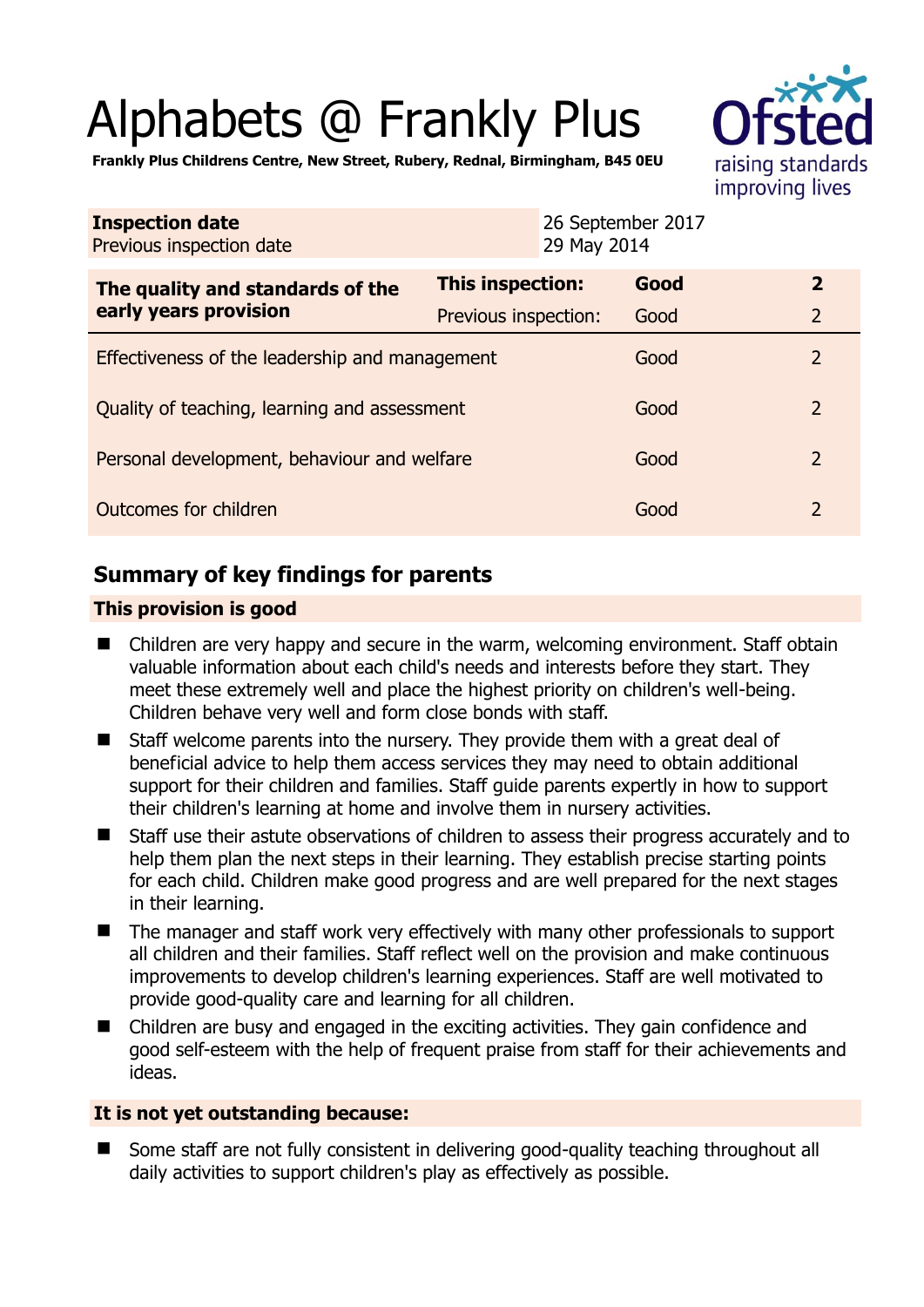# **What the setting needs to do to improve further**

## **To further improve the quality of the early years provision the provider should:**

■ support staff to develop their good quality of teaching even further to achieve more consistency in their practice.

#### **Inspection activities**

- $\blacksquare$  The inspector observed the quality of teaching during activities indoors and outdoors, and assessed the impact this has on children's learning.
- The inspector spoke with staff and children during the inspection.
- $\blacksquare$  The inspector completed a joint observation with the acting manager.
- The inspector held a meeting with the acting manager. She looked at relevant documentation and evidence of the suitability of staff working in the nursery.
- The inspector spoke to several parents during the inspection and considered their views.

## **Inspector**

Catherine Sharkey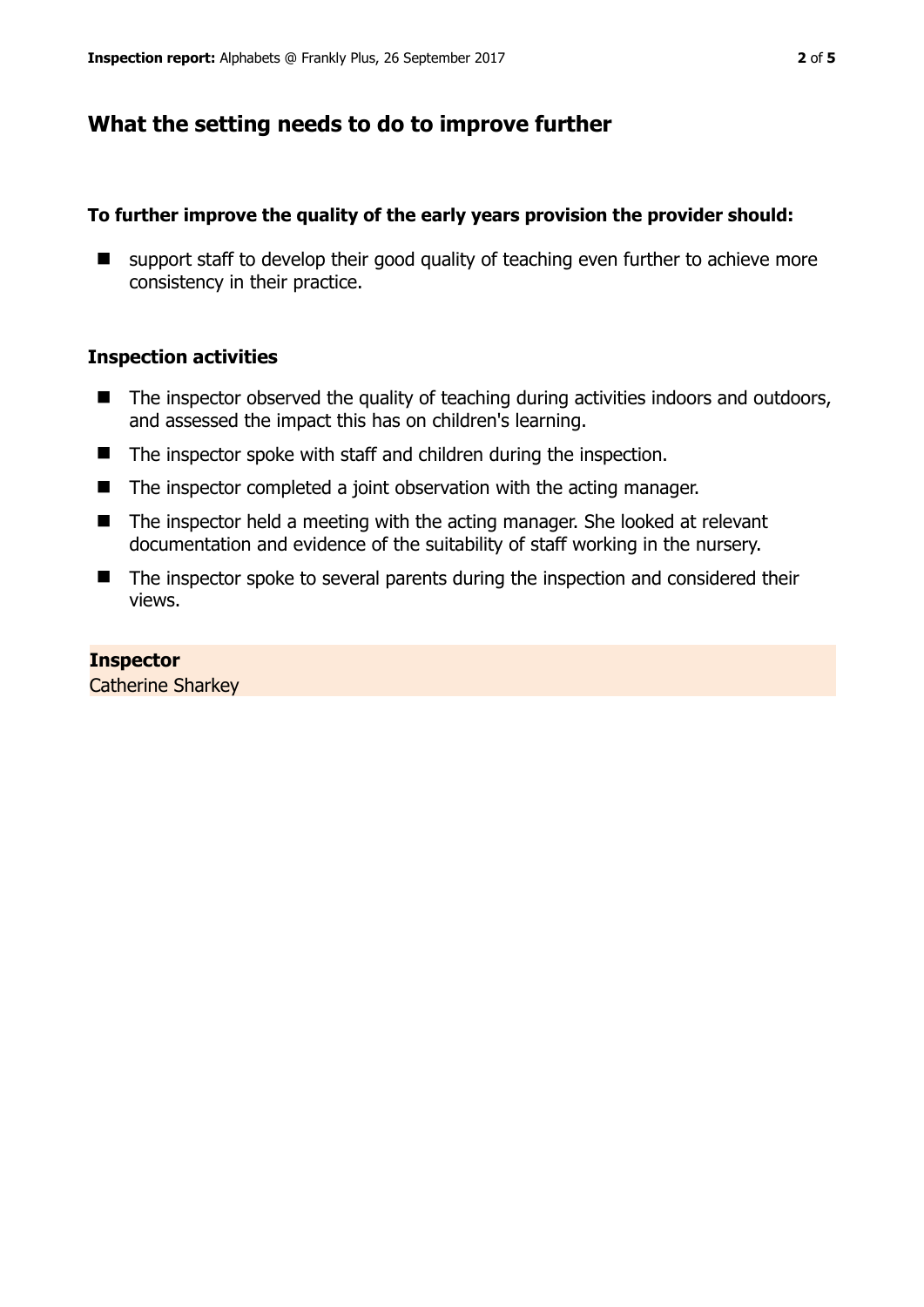## **Inspection findings**

#### **Effectiveness of the leadership and management is good**

Safeguarding is effective. Managers have in-depth knowledge and experience of how to keep children safe. They share information with other relevant professionals to help them achieve a high level of protection for children. Staff implement rigorous procedures for the collection of children. They gather valuable information about children's health and welfare from parents and other professionals, and maintain detailed records. Managers support staff well in their professional development. They monitor staff practice well and identify where improvements can be made. Managers and staff monitor all children's progress very effectively and work as a strong team to help narrow any gaps in learning quickly. Selfevaluation is effective and includes the views of parents and children.

#### **Quality of teaching, learning and assessment is good**

Staff motivate parents to become involved in children's learning. For example, they suggest activities parents can do with their children at home, such as making cakes, which they are all very enthusiastic about. They suggest parents let children measure and count the ingredients to help extend their mathematical development. Staff demonstrate good practice, for example, they show children how to attach plastic straws to connecting pieces. They help children to do this and then let them try it for themselves. This helps children to develop their small-muscle skills and concentration well. Staff often interact well in children's play and extend their language, thinking skills and imagination. For example, they ask if the dinosaur is tired when children tuck them up in a makeshift bed. Children say they are tired too, and talk about their bedtimes and their families.

#### **Personal development, behaviour and welfare are good**

Staff help children to settle quickly. They reassure parents, who are able to stay in the building until they are happy that their child is secure in the new environment. Staff plan the layout of the room so that children can access all the toys and resources easily. Children set the table at mealtimes. They give out plates and cups to each child, and pour their milk or water. This helps children to gain independence and work out how many of each item they need. Staff are very positive in their management of children's behaviour. For example, they praise children who are reluctant to sit at the table for snack time when they return to the table and sit for a few minutes at a time. They teach children the names of the fruit, help them to cut it and teach them which foods are healthy.

#### **Outcomes for children are good**

Children show great excitement as they explore all the activities and toys. For example, they move their bodies as they bang hanging dustbin lids and metal bowls outdoors. They use large wooden beaters and then decide to use plastic straws to produce a different sound. They turn knobs on large containers to allow flour to flow into bowls. Children mix this intently and enjoy the feel of it on their hands. Children gain social skills as they play with their friends. They learn to concentrate well and spend increasing amounts of time at each activity. Children develop their physical skills well through a wide range of activities and equipment. They draw and make marks with chalks, pens and crayons.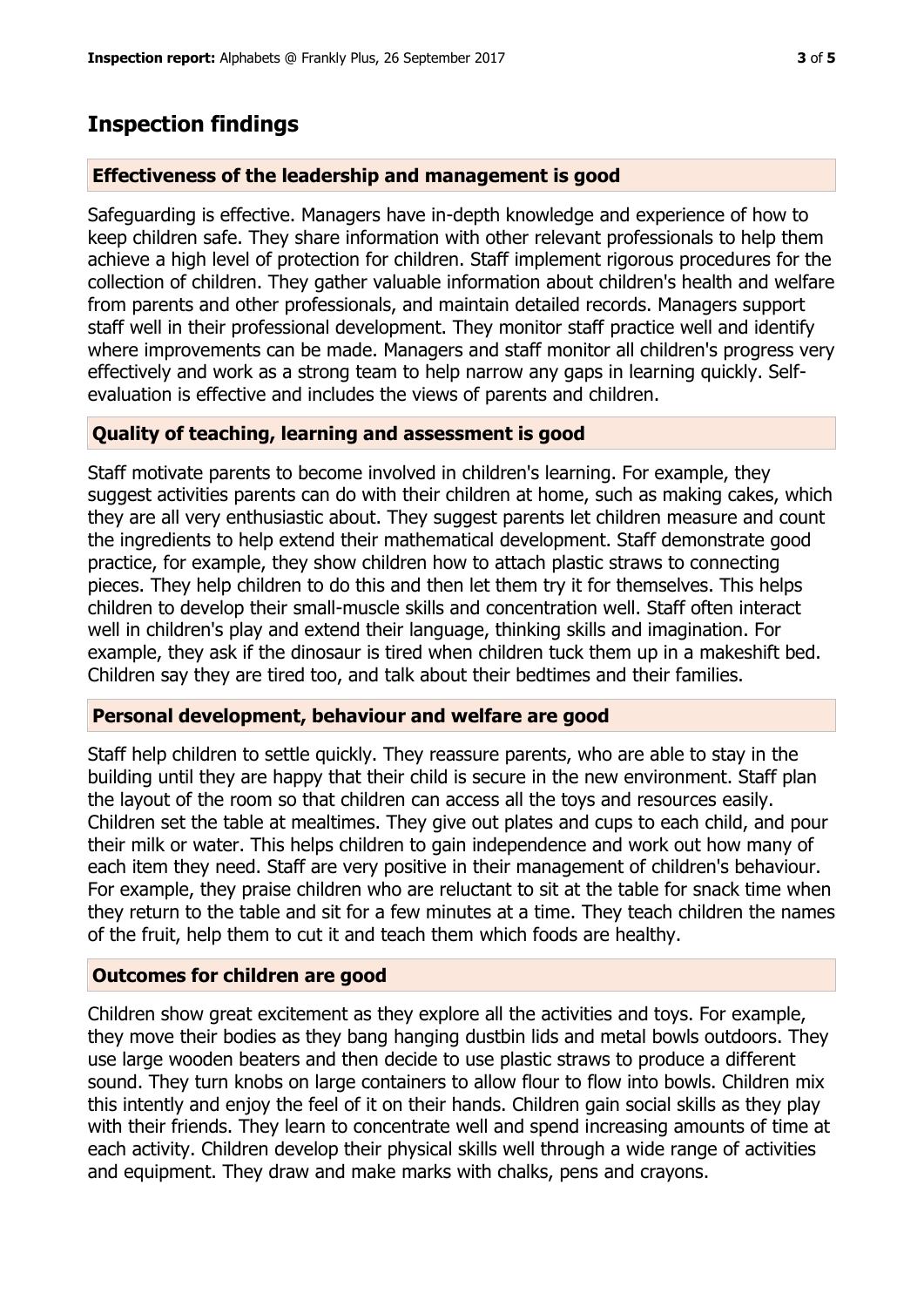# **Setting details**

| Unique reference number                             | EY339956                                                                             |  |
|-----------------------------------------------------|--------------------------------------------------------------------------------------|--|
| <b>Local authority</b>                              | Birmingham                                                                           |  |
| <b>Inspection number</b>                            | 1102055                                                                              |  |
| <b>Type of provision</b>                            | Full-time provision                                                                  |  |
| Day care type                                       | Childcare - Non-Domestic                                                             |  |
| <b>Registers</b>                                    | Early Years Register, Compulsory Childcare<br>Register, Voluntary Childcare Register |  |
| Age range of children                               | $2 - 2$                                                                              |  |
| <b>Total number of places</b>                       | 54                                                                                   |  |
| Number of children on roll                          | 22                                                                                   |  |
| Name of registered person                           | Longbridge Childcare Strategy Group                                                  |  |
| <b>Registered person unique</b><br>reference number | RP520595                                                                             |  |
| <b>Date of previous inspection</b>                  | 29 May 2014                                                                          |  |
| <b>Telephone number</b>                             | 0121 675 8358                                                                        |  |

Alphabets @ Frankley Plus registered in 2006. It is one of five childcare settings operated by the Longbridge Childcare Strategy Group. The provider employs six members of childcare staff, one of whom holds an appropriate early years qualification at level 2 and four at level 3. The manager and the assistant manager hold level 6 qualifications. The nursery opens from Monday to Friday, for 50 weeks of the year. Sessions are from 7.45am until 6pm. The nursery provides sessions before and after school during term time. It receives funding to provide free early education for two-year-old children.

This inspection was carried out by Ofsted under sections 49 and 50 of the Childcare Act 2006 on the quality and standards of provision that is registered on the Early Years Register. The registered person must ensure that this provision complies with the statutory framework for children's learning, development and care, known as the early years foundation stage.

Any complaints about the inspection or the report should be made following the procedures set out in the guidance 'Complaints procedure: raising concerns and making complaints about Ofsted', which is available from Ofsted's website: www.gov.uk/government/organisations/ofsted. If you would like Ofsted to send you a copy of the guidance, please telephone 0300 123 4234, or email enquiries@ofsted.gov.uk.